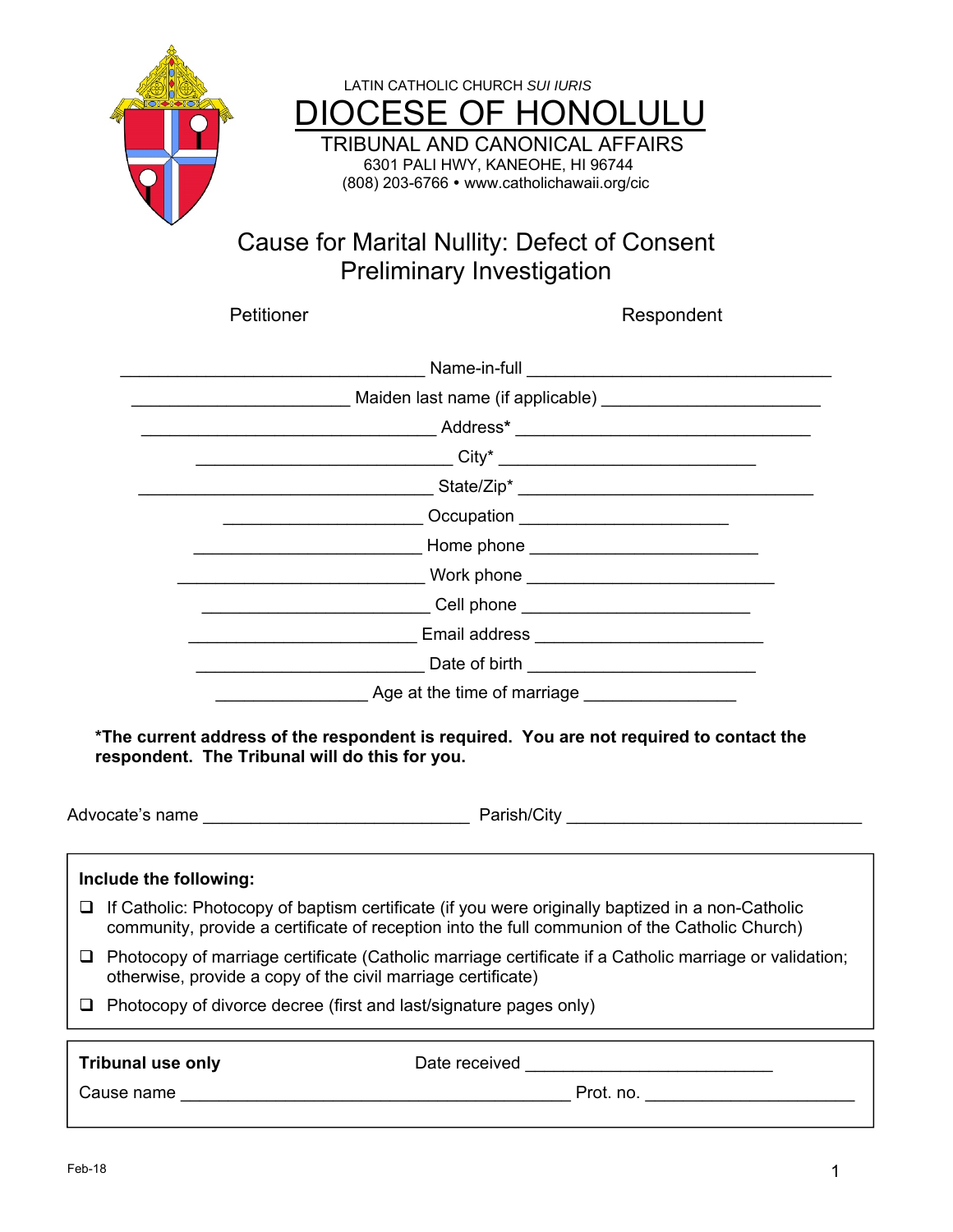### **Petitioner's Religion**

| If you are Catholic: Date of Catholic baptism                                                                                                                                                                                 |  |  |  |  |  |  |                                                     |
|-------------------------------------------------------------------------------------------------------------------------------------------------------------------------------------------------------------------------------|--|--|--|--|--|--|-----------------------------------------------------|
| OR If you were first baptized in another community before becoming Catholic: Date of reception into                                                                                                                           |  |  |  |  |  |  |                                                     |
|                                                                                                                                                                                                                               |  |  |  |  |  |  |                                                     |
| Church of baptism (or reception into full communion) ___________________________                                                                                                                                              |  |  |  |  |  |  |                                                     |
|                                                                                                                                                                                                                               |  |  |  |  |  |  | If you are not Catholic, are you baptized? ________ |
| Are you currently seeking Catholic baptism or to become Catholic? ______________                                                                                                                                              |  |  |  |  |  |  |                                                     |
| Have you ever changed religions otherwise?                                                                                                                                                                                    |  |  |  |  |  |  |                                                     |
| If so, explain example and the set of the set of the set of the set of the set of the set of the set of the set of the set of the set of the set of the set of the set of the set of the set of the set of the set of the set |  |  |  |  |  |  |                                                     |
| <b>Respondent's Religion</b>                                                                                                                                                                                                  |  |  |  |  |  |  |                                                     |
| What is the respondent's religion/denomination? ________________________________                                                                                                                                              |  |  |  |  |  |  |                                                     |
| If the respondent is Catholic: Date of Catholic baptism ________________________                                                                                                                                              |  |  |  |  |  |  |                                                     |
| OR If the respondent was first baptized in another community before becoming Catholic: Date of                                                                                                                                |  |  |  |  |  |  |                                                     |
| reception into the full communion of the Catholic Church _______________________                                                                                                                                              |  |  |  |  |  |  |                                                     |
| Church of baptism (or reception into full communion) ___________________________                                                                                                                                              |  |  |  |  |  |  |                                                     |
|                                                                                                                                                                                                                               |  |  |  |  |  |  |                                                     |
| If the respondent is not Catholic, is the respondent baptized? _________                                                                                                                                                      |  |  |  |  |  |  |                                                     |
| Has the respondent ever changed religions?                                                                                                                                                                                    |  |  |  |  |  |  |                                                     |
|                                                                                                                                                                                                                               |  |  |  |  |  |  |                                                     |
| <b>Information on the Marriage</b>                                                                                                                                                                                            |  |  |  |  |  |  |                                                     |
| Date first met respondent (at least approximate)                                                                                                                                                                              |  |  |  |  |  |  |                                                     |
|                                                                                                                                                                                                                               |  |  |  |  |  |  |                                                     |
|                                                                                                                                                                                                                               |  |  |  |  |  |  |                                                     |
| Wedding date _____________________                                                                                                                                                                                            |  |  |  |  |  |  |                                                     |
|                                                                                                                                                                                                                               |  |  |  |  |  |  |                                                     |
|                                                                                                                                                                                                                               |  |  |  |  |  |  |                                                     |
|                                                                                                                                                                                                                               |  |  |  |  |  |  |                                                     |
| If you were married outside of the Catholic Church and later had your marriage validated ("blessed"):                                                                                                                         |  |  |  |  |  |  |                                                     |
|                                                                                                                                                                                                                               |  |  |  |  |  |  |                                                     |
|                                                                                                                                                                                                                               |  |  |  |  |  |  |                                                     |
|                                                                                                                                                                                                                               |  |  |  |  |  |  |                                                     |
| Number of children from this relationship ______                                                                                                                                                                              |  |  |  |  |  |  |                                                     |
|                                                                                                                                                                                                                               |  |  |  |  |  |  |                                                     |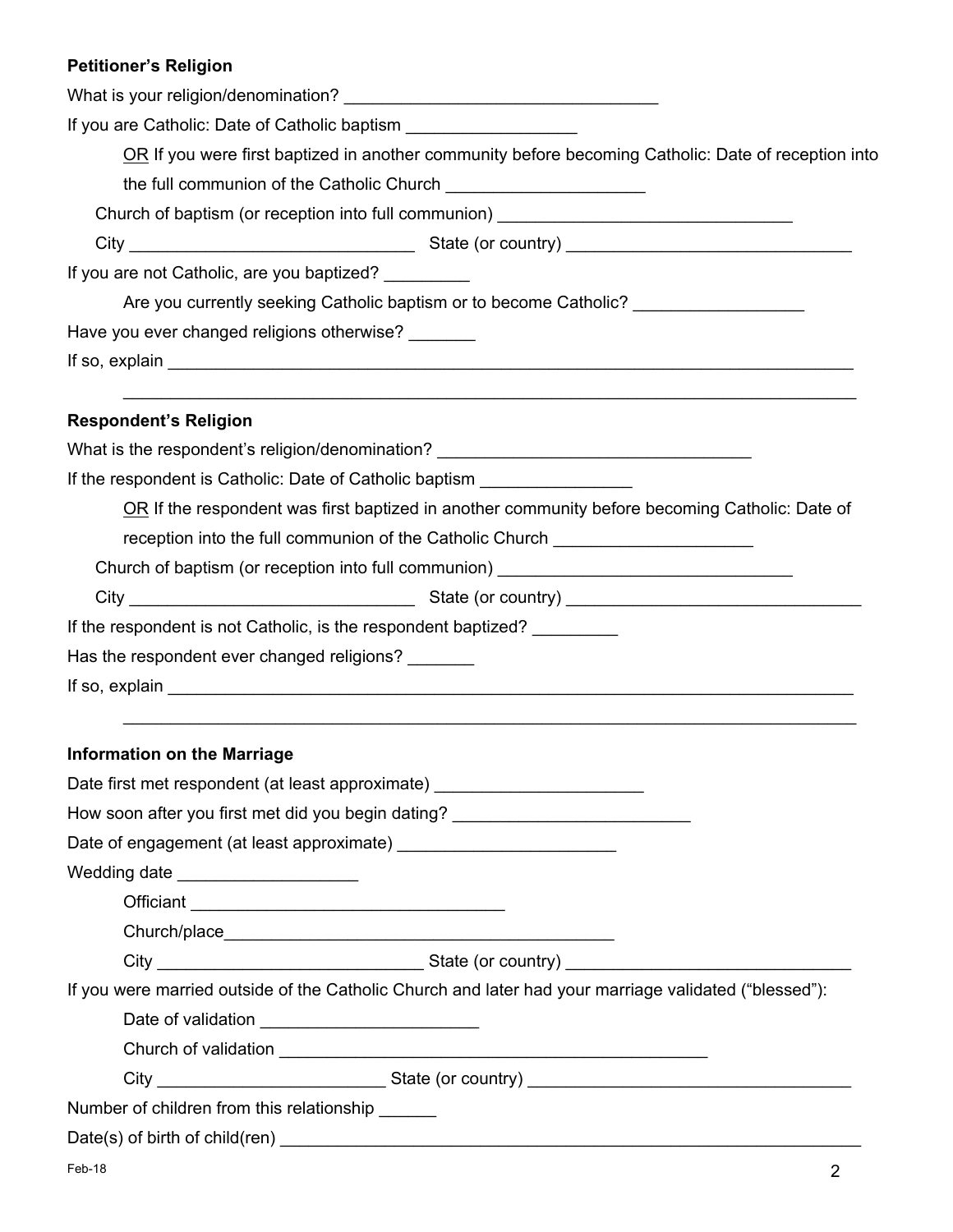| Date living together ended (at least approximate) ______________________                                                                          |  |  |  |  |  |
|---------------------------------------------------------------------------------------------------------------------------------------------------|--|--|--|--|--|
|                                                                                                                                                   |  |  |  |  |  |
| Is there a possibility of reconciliation with the respondent? _______Please make a statement:                                                     |  |  |  |  |  |
| Have you ever previously petitioned for a declaration of nullity for this marriage?                                                               |  |  |  |  |  |
| <b>Your Current Status</b>                                                                                                                        |  |  |  |  |  |
| Are you currently ? $\Box$ remarried $\Box$ engaged $\Box$ dating $\Box$ no current relationship                                                  |  |  |  |  |  |
| Full (maiden) name of current spouse, fiancé(e), or dating partner                                                                                |  |  |  |  |  |
|                                                                                                                                                   |  |  |  |  |  |
| Has your current spouse, fiancé(e), or dating partner ever been married before?                                                                   |  |  |  |  |  |
| Full (maiden) name of prior spouse of your spouse, fiancé(e), dating partner                                                                      |  |  |  |  |  |
|                                                                                                                                                   |  |  |  |  |  |
|                                                                                                                                                   |  |  |  |  |  |
| Did that prior marriage end by death? _______________                                                                                             |  |  |  |  |  |
| If not, has that prior marriage been declared invalid by the Catholic Church?                                                                     |  |  |  |  |  |
| If not, has a petition been submitted to the Tribunal?                                                                                            |  |  |  |  |  |
| If your current spouse, fiancé(e), or dating partner has more than one prior marriage, list the same<br>information on a separate sheet of paper. |  |  |  |  |  |
| <b>Your Other Prior Marriages</b>                                                                                                                 |  |  |  |  |  |
| Do you have any other prior marriages, besides the one contained in this petition?                                                                |  |  |  |  |  |
|                                                                                                                                                   |  |  |  |  |  |
|                                                                                                                                                   |  |  |  |  |  |
|                                                                                                                                                   |  |  |  |  |  |
| Did that prior marriage end by death? _______________                                                                                             |  |  |  |  |  |
| If not, has that prior marriage been declared invalid by the Catholic Church? ______________                                                      |  |  |  |  |  |
| If not, has a petition been submitted to the Tribunal?                                                                                            |  |  |  |  |  |
| For additional prior marriages, list the same information on a separate sheet of paper.                                                           |  |  |  |  |  |
| <b>Respondent's Prior Marriages</b>                                                                                                               |  |  |  |  |  |
|                                                                                                                                                   |  |  |  |  |  |

*List all of his or her previous marriages with as much information as possible on a separate sheet of paper.* 

Note to advocate: If the respondent had prior marriages, check the possibility of petitioning on the basis of the impediment of prior bond, especially if both the respondent and former spouse were not Catholic.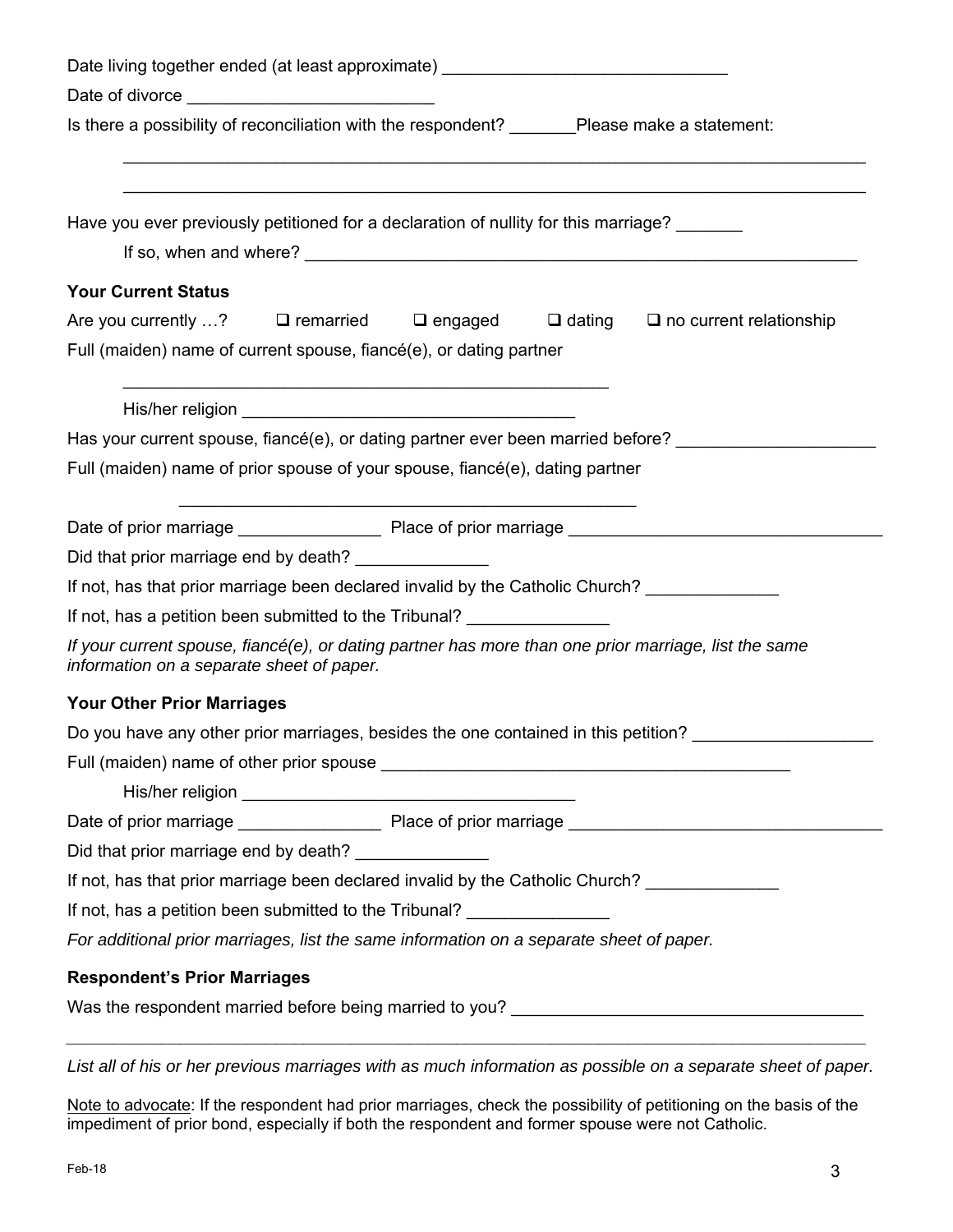#### **Childhood and Teenage Years**

Describe your childhood home life. Where did you grow up and what was your household like? Explain any instability or difficulties within your family while growing up. Describe your teen years.

Please describe your religious upbringing and practice.

Is there a history of divorce in your family? (Explain)

Describe the respondent's childhood and teenage home. Where did he/she grow up and what was the household like? Explain any instability or difficulties within his/her family while growing up. Describe his/her teen years.

Please describe the respondent's religious upbringing and practice.

Is there a history of divorce in the respondent's family? (Explain)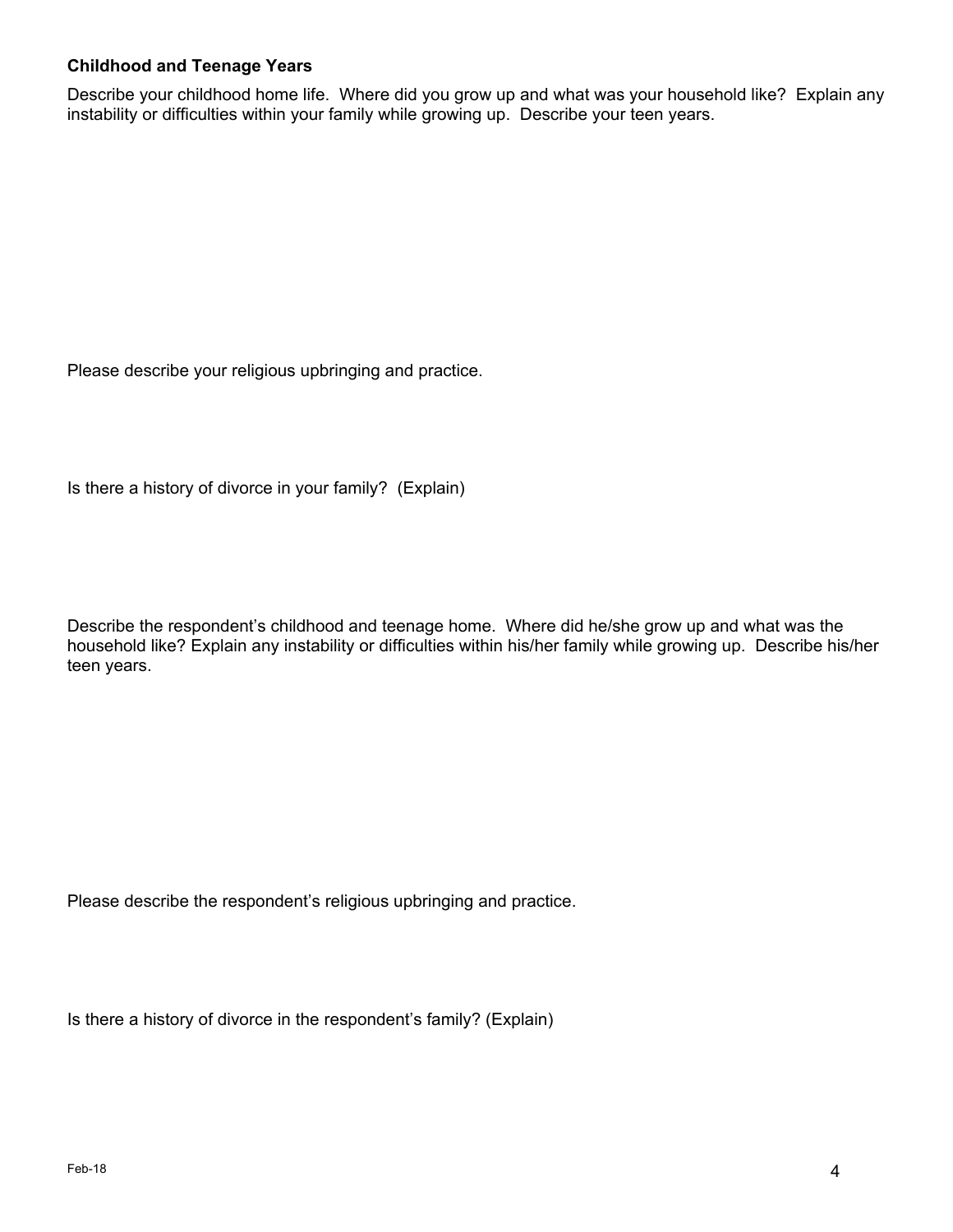#### **Dating Period**

How well did you get to know each other's personalities before marriage? Did you both get to know the personal histories of each other while dating? (Explain)

What was the quality of your personal communication before the marriage? Could each of you talk about private, intimate matters? (Explain)

Did you or the respondent ever date anyone else while the two of you were dating? If so, explain.

Were you sexually intimate before marriage? If so, when did sexual intimacy begin? Who initiated it?

Did you live together before marriage? If so, why did you decide to do so? When did you begin to cohabit? Was it before or after you were engaged?

If you cohabited before marriage, did that fact in any way influence your decision to marry? (Explain)

Was there a pregnancy before marriage? If so, did it occur before or after you had decided to marry? Did it influence your decision to get married? (Explain)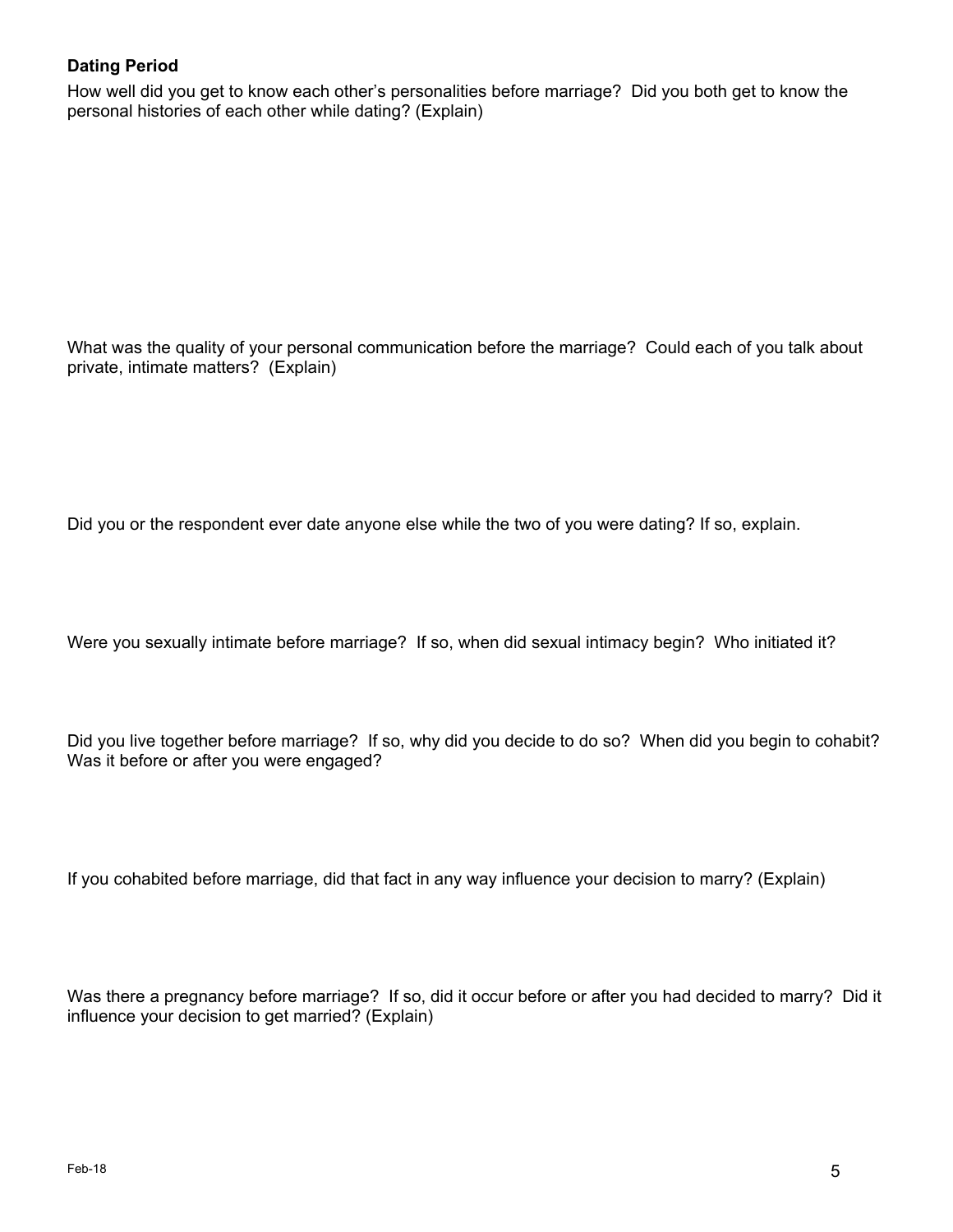Before you got married, describe the discussions you had about marriage and divorce. What beliefs about marriage did you agree on while dating and engaged? Which beliefs about marriage did you disagree on?

Before the marriage, did you discuss spending the rest of your life together and growing old together? (Explain)

Before the marriage, did the two of you ever discuss what would happen if there was infidelity? (Explain)

What problems, if any, occurred during the dating period? Was there any abuse that took place while you were dating or engaged? (Explain)

Describe any breakups that took place before the marriage. Were they before or after you were engaged?

What was your idea of marriage at the time you were dating and engaged? Have your ideas of marriage changed since then? (Explain)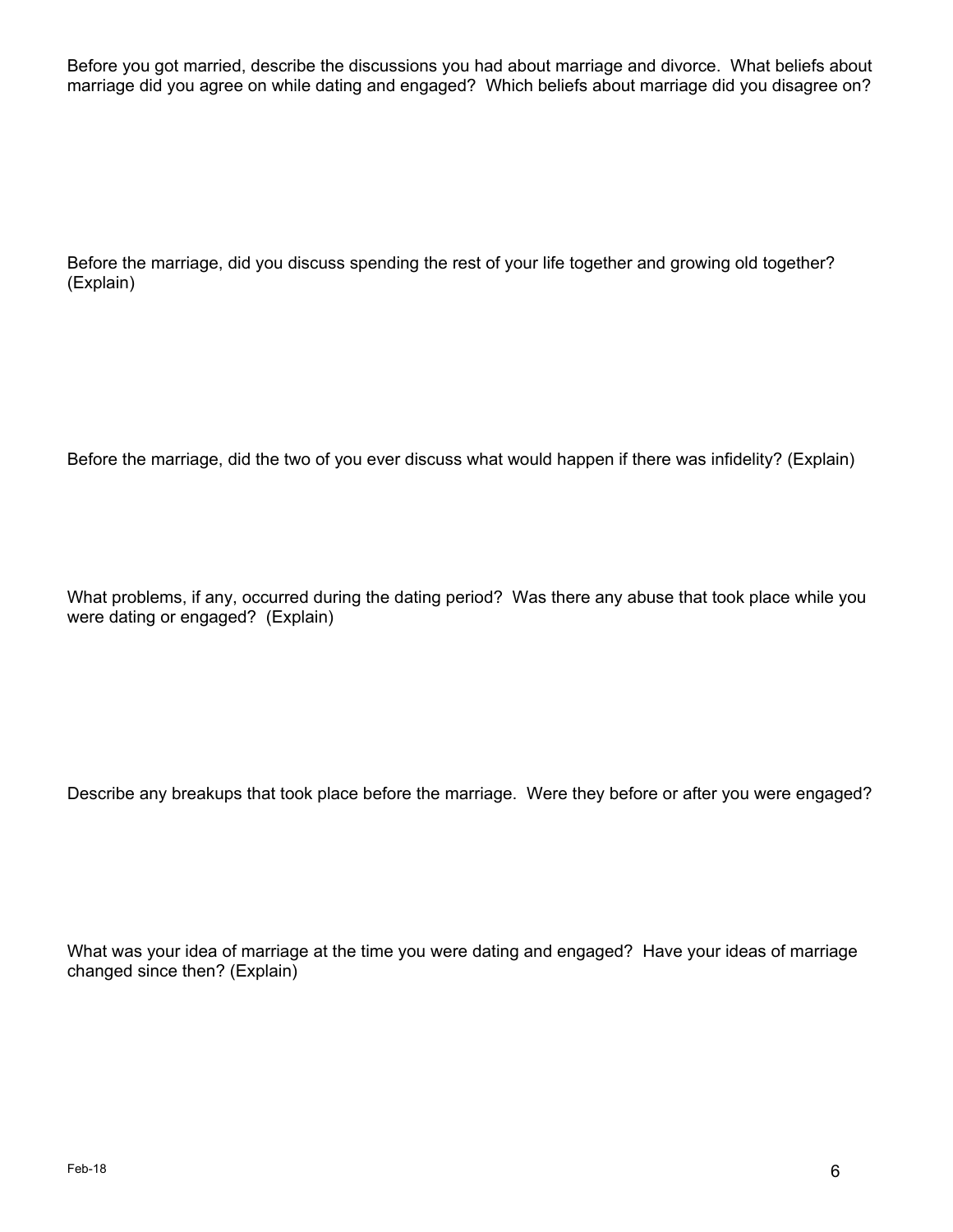#### **Engagement**

Describe how the engagement (or decision to get married) took place. Who proposed or first brought up the topic of marriage? Explain the discussions. If there was no engagement, explain how that was possible.

What discussions did you and the respondent have concerning children while you were dating or engaged? Did you discuss parenting roles and styles?

What discussions did you and the respondent have concerning finances while you were dating or engaged? What did you agree upon ahead of time?

What discussions did you and the respondent have concerning household responsibilities while you were dating or engaged? What did you agree upon ahead of time?

What discussions did you and the respondent have concerning religious practice before the marriage?

Please describe the use of alcohol or drugs by each of you during the dating and engagement period.

Were there periods of time while you were dating and engaged that you were separated due to work, school, military service, etc.? If so, explain.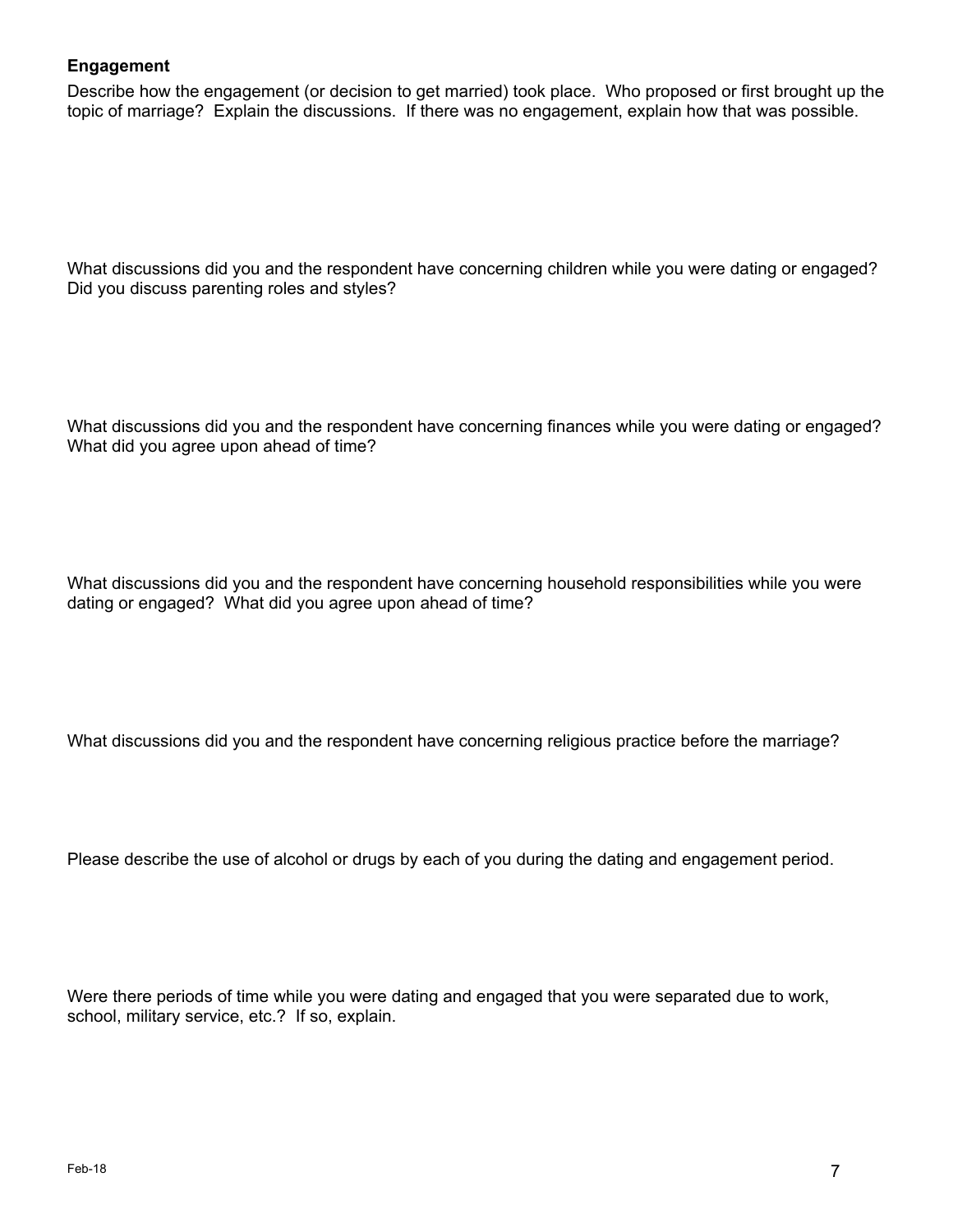What problems, if any, occurred during the engagement period? Describe any breakups that took place during the engagement.

Was there any infidelity by either of you while you were engaged? If so, explain.

Did anyone discourage you from getting married? If so, explain.

Did anyone encourage you or pressure you to get married? If so, explain.

Were there any immigration issues, deadlines due to military transfers or deployments, or other factors that influenced the timing of the marriage?

Did you have a prenuptial agreement? \_\_\_\_\_\_\_\_ (If so, please provide the Tribunal with a copy of it.) Did anything unusual happen at the rehearsal or on the wedding day? If so, explain.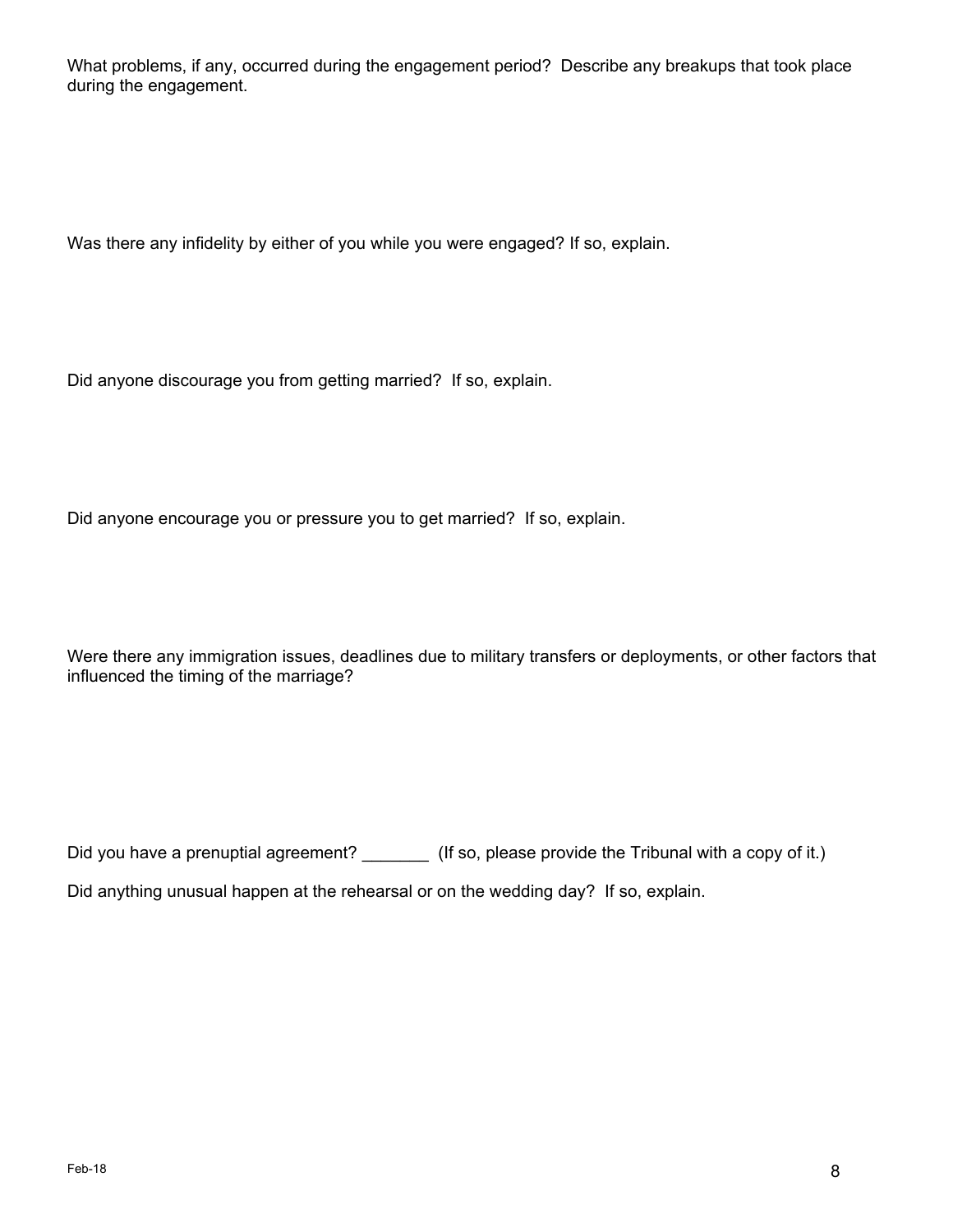| Feb-18                                                                                       | 9 |
|----------------------------------------------------------------------------------------------|---|
|                                                                                              |   |
| 8. Did the validation ceremony make any difference in your relationship? (Explain)           |   |
| 7. What was his or her attitude toward having the marriage validated in the Catholic Church? |   |
| 6. What was the respondent's understanding of the validation ceremony?                       |   |
| 5. What was your attitude toward having the marriage validated in the Catholic Church?       |   |
| 4. What was your understanding of the purpose of the validation ceremony?                    |   |
| 3. Why didn't you get married in the Catholic Church originally?                             |   |
| 2. What were the reasons for the validation?                                                 |   |

**If you first married civilly and then had your marriage validated (or "blessed") in the Catholic** 

**Church, complete this page. Otherwise, go on to the next page.**

1. Whose idea was it have the marriage validated?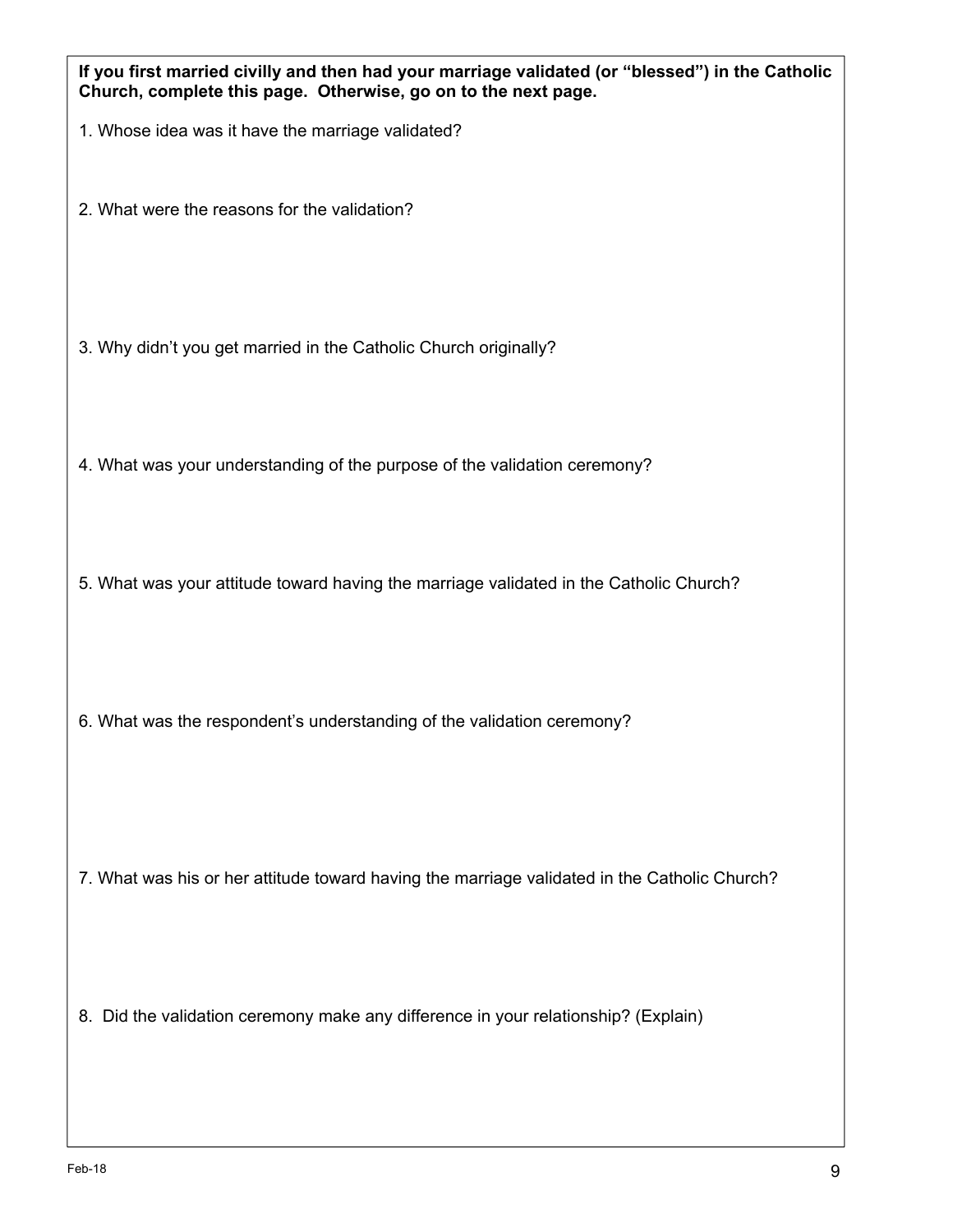What was the honeymoon like?

Did anything change about the respondent after the marriage took place? (Explain)

Did anything about the respondent come as a surprise after marriage? (Explain)

How soon did problems begin in the marriage? (Explain)

Describe the problems of the marriage. Give examples.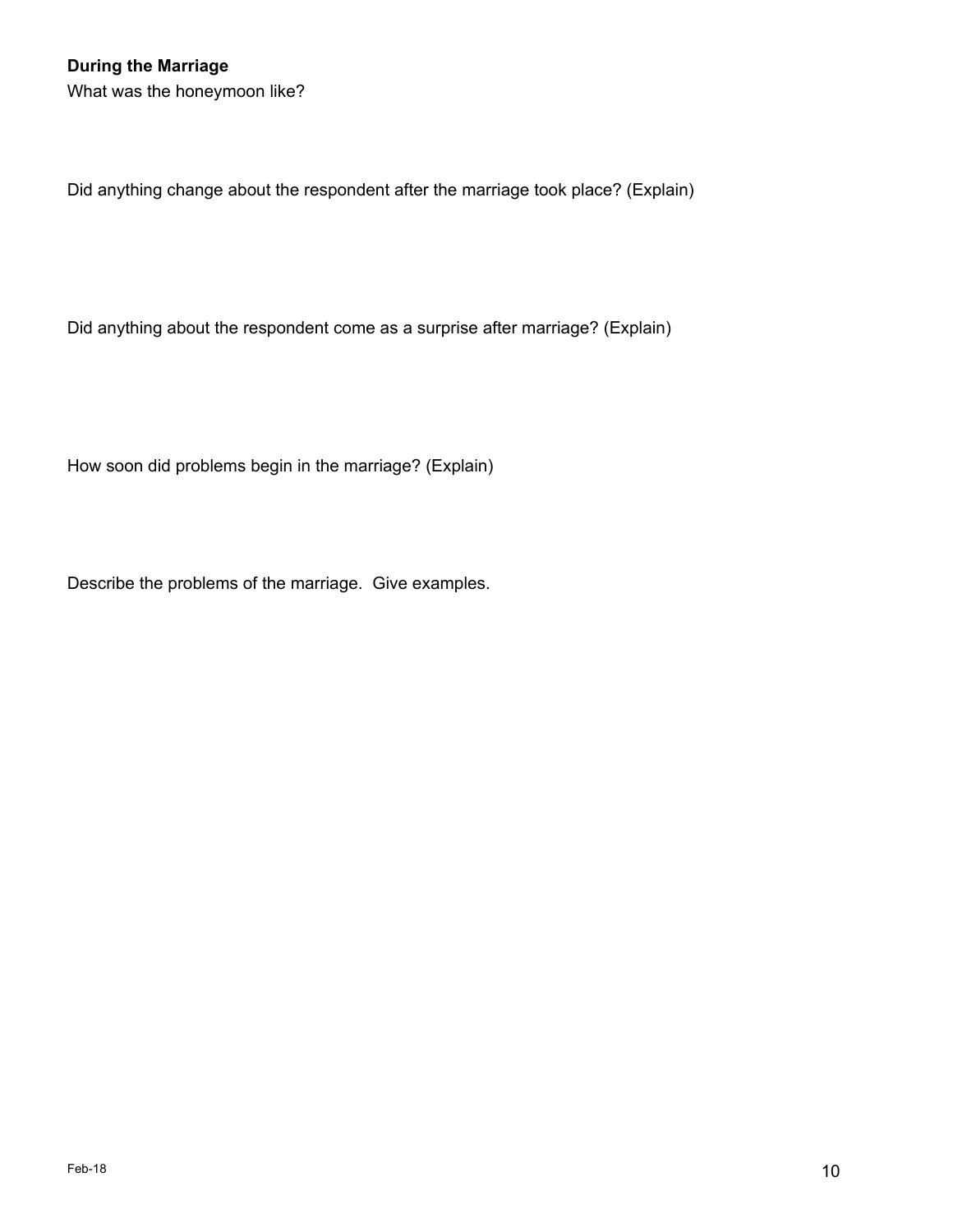Were any children born of the marriage? If not, why did you not have children? What method of family planning was used during the marriage? (e.g., natural family planning, certain forms of artificial contraception) How consistently was it used?

Describe how each party fulfilled parental responsibilities toward your children.

How did each of you participate in the religious upbringing of your children?

Did either party have difficulty maintaining employment? If so, explain.

Did both parties share responsibilities in maintaining the household? (If not, explain.)

How were finances managed during the marriage? Were there any financial difficulties?

Was there any infidelity by either of you during the marriage? If so, when did it first occur?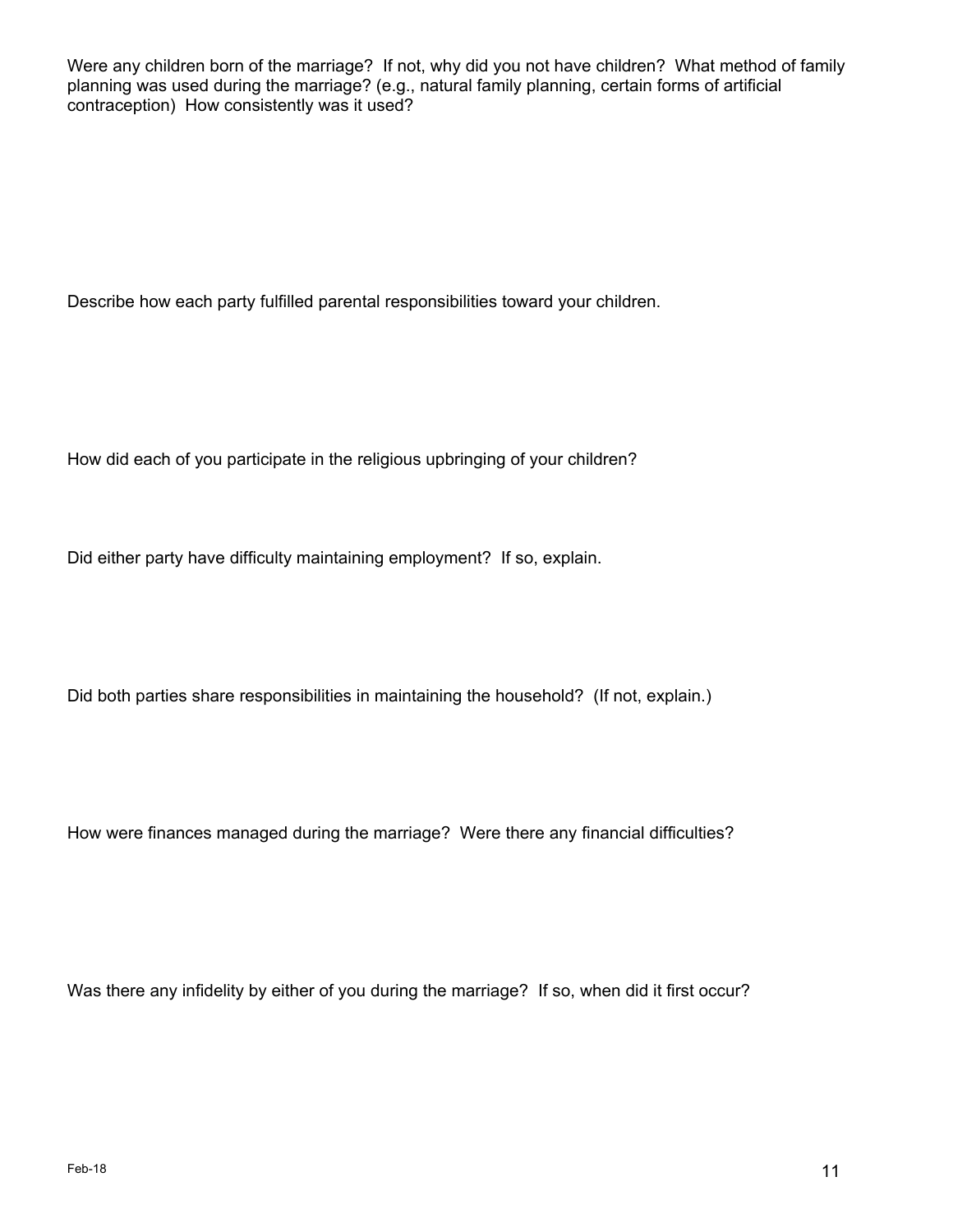Did either you or the respondent ever have trouble with the police? (Explain.) When did this occur?

Describe the breakup and any efforts at counseling and reconciliation.

#### **Oath and Mandate**

I, I, All Electronic and the subset of the state of the answers which I have interesting that the answers which I have given on the attached sheets of paper are the whole truth and nothing but the truth. So help me God.

Wishing to pursue a petition for a declaration of nullity of my marriage to

\_\_\_\_\_\_\_\_\_\_\_\_\_\_\_\_\_\_\_\_\_\_\_\_\_\_\_\_\_\_\_\_\_\_\_\_\_\_\_\_\_\_\_ \_\_\_\_\_\_\_\_\_\_\_\_\_\_\_\_\_\_\_\_\_

hereby name **the according to the prescriptions of canons 1481 and 1482 of** the Code of Canon Law, to be my procurator and advocate in this cause.

If my procurator-advocate is a priest, I agree to automatically have his successor in office, if his transfer makes it necessary, to function as my procurator-advocate.

Your signature Date Date

 $\blacksquare$ 

| Signature of secretary/notary |  |  |
|-------------------------------|--|--|
|                               |  |  |

**Any secretary of a Catholic parish or a public notary is authorized to sign and seal this form.**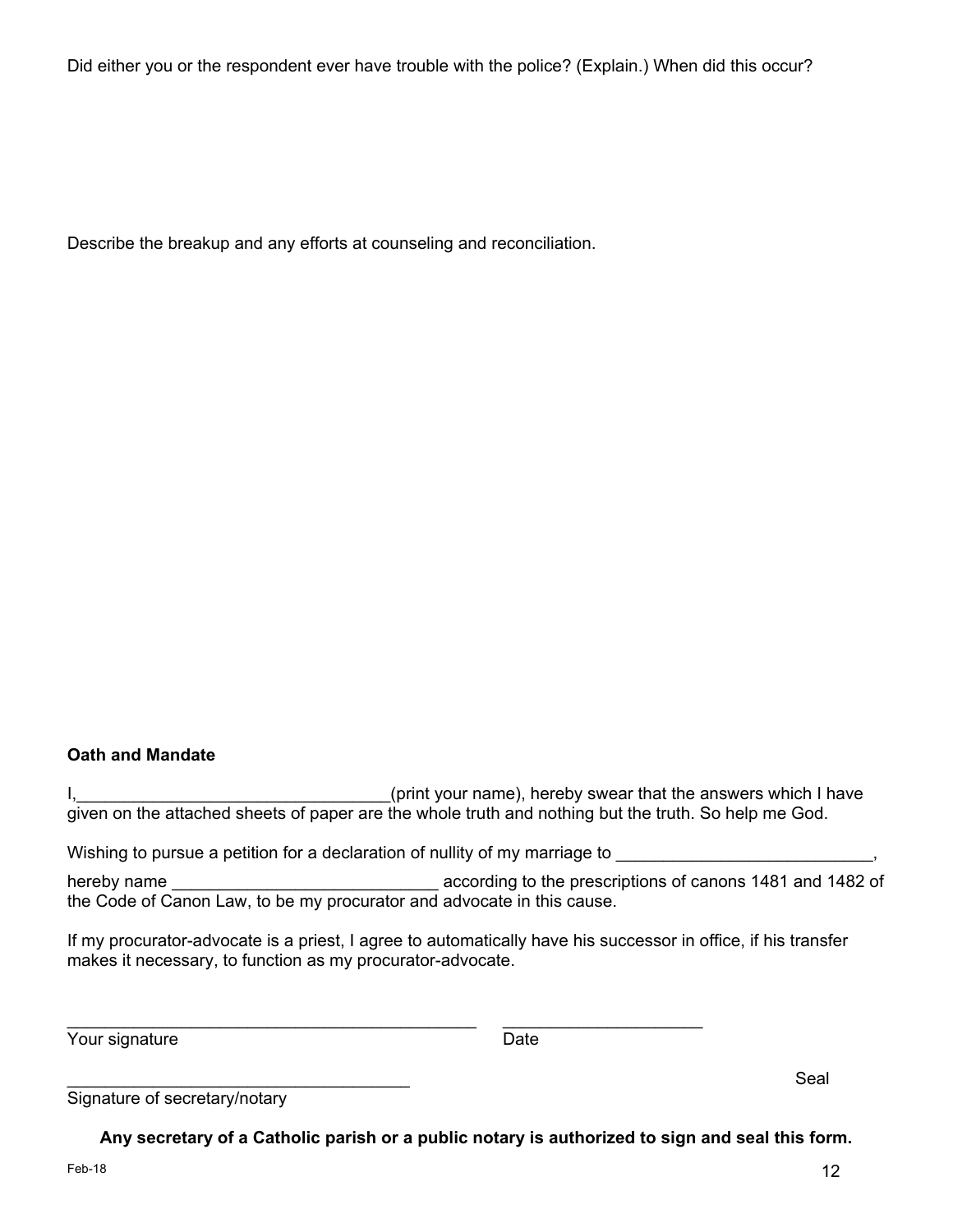# Guide to Completing This Form

This form is available as a fillable PDF. Go to www.catholichawaii.org/cic to download. Print and give completed form and required documents to your advocate, who will complete the last page and mail it to the Tribunal.

#### **Preliminary Investigation Questions**

The purpose of the questions in this form is to help the judge identify possible grounds of nullity. After completing this form, next you will be asked to complete another questionnaire and/or have a hearing with the judge that focuses on the specific grounds that have been identified.

#### **Credibility of Your Statements**

Declarations of nullity are not granted because a person deserves it or not, but because of the facts of what happened in a relationship. If you honestly and accurately admit your own mistakes in the relationship, this can help establish your credibility.

It also helps establish your credibility if you point out objectively positive traits of the respondent insofar as possible. Petitioners who describe themselves in only positive terms and the respondent only in negative terms often hurt their own credibility because they do not seem realistic.

So please be as objective and factual as possible.

### **Witnesses**

- On page 12, please list relatives and friends who were knowledgeable about you and the respondent before and during the marriage and who can testify to your and the respondent's character.
- **Witness no. 5:** Please also provide contact information for any counselor or doctor that you may have consulted concerning the marriage, with or without the respondent.
- The Tribunal prefers not to have children of the parties participate as witnesses out of concern for family harmony.
- Contact the witnesses that you are naming and let them know that they will be contacted by the Tribunal for their testimony. We will send them a questionnaire to complete either via email, if they have an email address, or via U.S. mail.
- Encourage the witnesses to be honest with regard to pointing out your mistakes and not just the mistakes of the respondent.

# **Why does this process take so long?**

The process must take a certain amount of time simply because of the steps that are required by canon law.

However, the #1 reason why it takes so long is because witnesses do not submit their testimony in a timely fashion.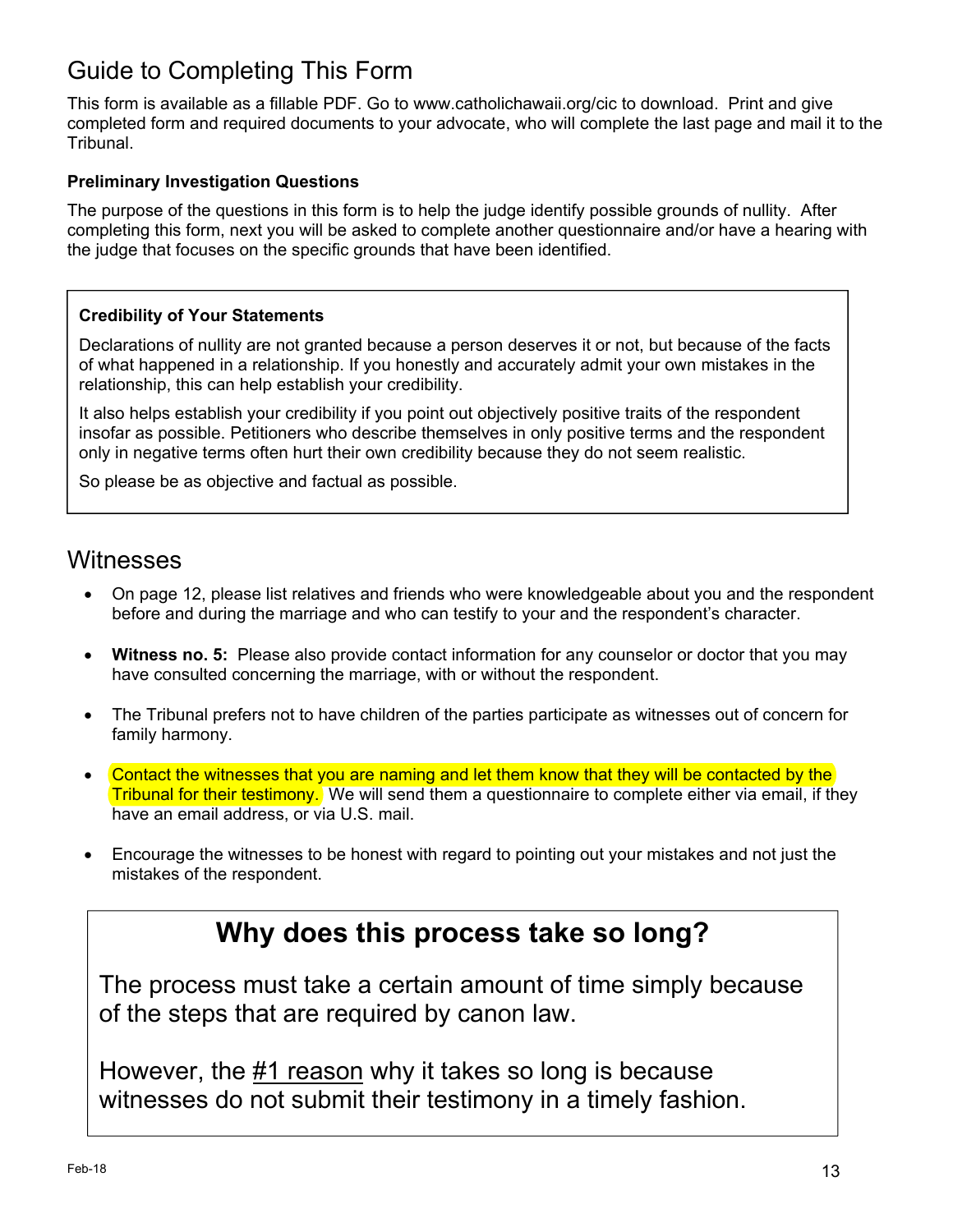# List of Witnesses – Petitioner

| <b>Please print</b> |  |  |                                                                                                            | Use no. 5 for counselor/doctor |
|---------------------|--|--|------------------------------------------------------------------------------------------------------------|--------------------------------|
|                     |  |  | 1. O Miss O Ms. O Mrs. O Mr. O Dr. O Rev. O Deacon                                                         |                                |
|                     |  |  |                                                                                                            |                                |
|                     |  |  |                                                                                                            |                                |
|                     |  |  |                                                                                                            |                                |
|                     |  |  |                                                                                                            |                                |
|                     |  |  |                                                                                                            |                                |
|                     |  |  | 2. $\square$ Miss $\square$ Ms. $\square$ Mrs. $\square$ Mr. $\square$ Dr. $\square$ Rev. $\square$ Deacon |                                |
|                     |  |  |                                                                                                            |                                |
|                     |  |  |                                                                                                            |                                |
|                     |  |  |                                                                                                            |                                |
|                     |  |  |                                                                                                            |                                |
|                     |  |  | 3. $\Box$ Miss $\Box$ Ms. $\Box$ Mrs. $\Box$ Mr. $\Box$ Dr. $\Box$ Rev. $\Box$ Deacon                      |                                |
|                     |  |  |                                                                                                            |                                |
|                     |  |  |                                                                                                            | City/State/Zip                 |
|                     |  |  |                                                                                                            |                                |
|                     |  |  |                                                                                                            |                                |
|                     |  |  | 4. O Miss O Ms. O Mrs. O Mr. O Dr. O Rev. O Deacon                                                         |                                |
|                     |  |  |                                                                                                            |                                |
|                     |  |  |                                                                                                            |                                |
|                     |  |  |                                                                                                            |                                |
|                     |  |  |                                                                                                            |                                |
|                     |  |  | 5. O Miss O Ms. O Mrs. O Mr. O Dr. O Rev. O Deacon                                                         |                                |
|                     |  |  |                                                                                                            |                                |
|                     |  |  |                                                                                                            |                                |
|                     |  |  |                                                                                                            |                                |
|                     |  |  |                                                                                                            |                                |
| Feb-18              |  |  |                                                                                                            | 14                             |